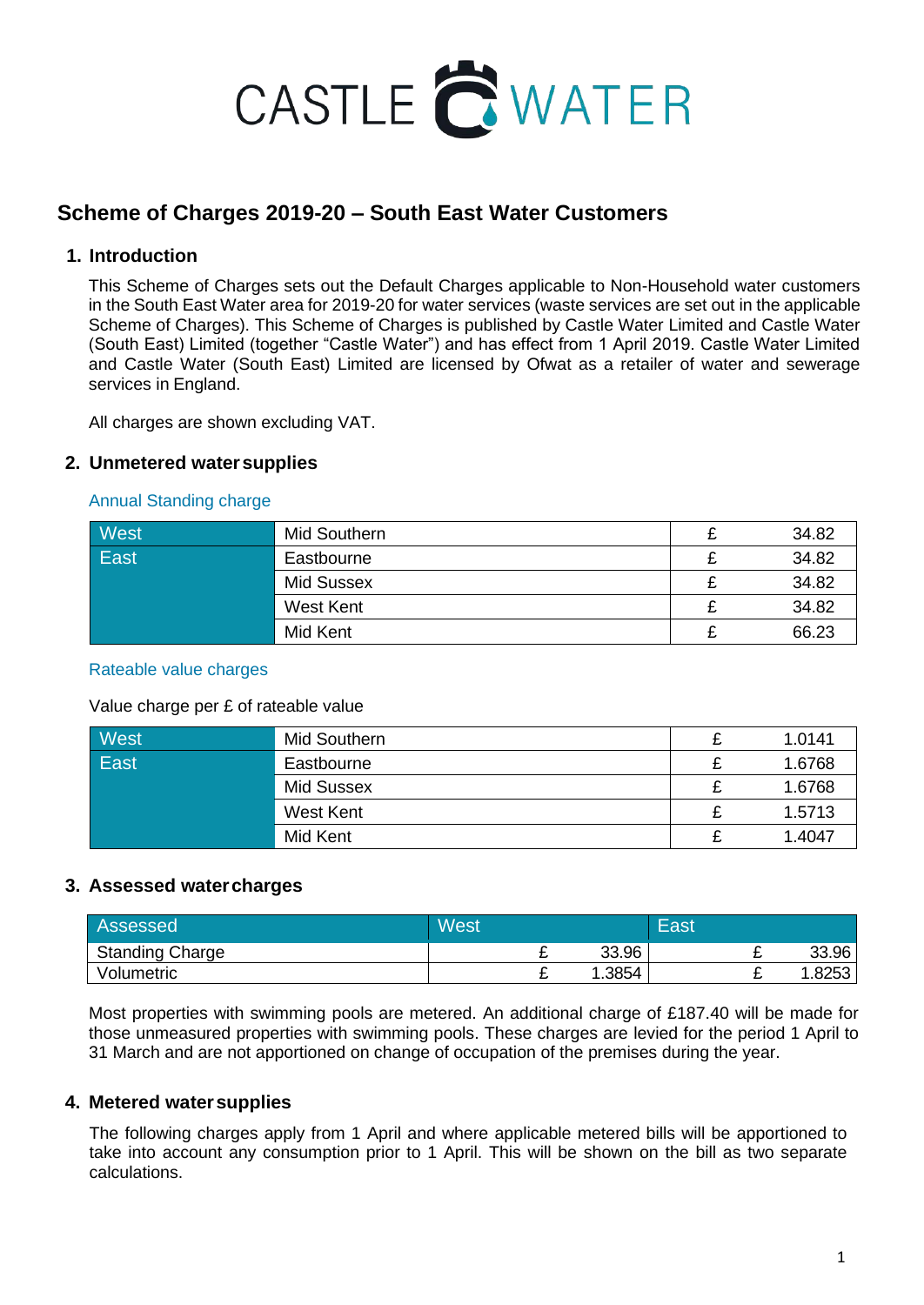## Annual standing charge

| Meter Size (mm) | <b>Six-monthly Read</b> |        | <b>Monthly Read</b> |        |
|-----------------|-------------------------|--------|---------------------|--------|
| 12/15           |                         | 44.29  |                     | 78.38  |
| 20/22           |                         | 58.91  |                     | 125.96 |
| 25/28           |                         | 66.42  |                     | 133.42 |
| 30/32/35        | £                       | 81.45  | £                   | 148.38 |
| 40/42           | £                       | 92.06  | £                   | 158.97 |
| 50/54           | £                       | 105.01 | £                   | 172.48 |
| 65              |                         | 112.48 | £                   | 179.91 |
| 75/80           |                         | 130.30 | £                   | 198.49 |
| 100             | F                       | 170.80 | £                   | 294.78 |
| 125/150         | £                       | 231.25 | £                   | 354.97 |
| 300             |                         | 272.31 | £                   | 395.83 |

## Standard volumetric charges

# Volumetric charge per m3

| Six-monthly |       |      | <b>Monthly</b> |      |              |      |       |
|-------------|-------|------|----------------|------|--------------|------|-------|
| West        |       | East |                | West |              | East |       |
| ◠<br>~      | .3861 | -    | .8261          | -    | .3799<br>، ن | -    | .8180 |

## **5. Block tariff**

Volumetric charge per  $m^3$ , monthly read

| <b>Annual Consumption</b> | Volumetric Charges |        |      |        |
|---------------------------|--------------------|--------|------|--------|
|                           | West               |        | East |        |
| $0 - 10$ ML / pa          |                    | 1.3799 |      | 1.8180 |
| 10 - 150 ML / pa          |                    | 1.1110 |      | 1.4639 |
| 150 - 250 ML / pa         |                    | 1.0823 |      | 1.4323 |
| 250+ ML / pa              |                    | 1.0672 |      | 1.3995 |

## **6. Super economy tariff**

| <b>Annual Consumption Tariff Element</b> |                                                         | <b>West</b> |           | <b>East</b>    |                |
|------------------------------------------|---------------------------------------------------------|-------------|-----------|----------------|----------------|
| 50 - 249.99 ML /                         | Fixed Charge (£)                                        | £           | 6,113.25  | $\overline{f}$ | 8,013.15       |
| pa                                       | Capacity charge per 1000m <sup>3</sup> per<br>day $(E)$ | £           | 98,315.16 | £              | 129,756.<br>70 |
|                                          | Usage Charge (£ per $m^3$ )                             | £           | 0.7911    | £              | 1.0407         |
|                                          | Excess usage charge (£ per $m^3$ )                      | £           | 1.1213    | £              | 1.4768         |
| 250+ ML / pa                             | Fixed Charge (£)                                        | £           | 16,779.46 | £              | 22,131.6       |
|                                          | Capacity charge per<br>1000 $m3$ per day (£)            | £           | 94,325.16 | £              | 124,451.<br>30 |
|                                          | Usage Charge (£ per $m^3$ )                             | £           | 0.7607    | £              | 1.0032         |
|                                          | Excess usage charge (£<br>per $m^3$ )                   | £           | 1.0761    | £              | 1.4090         |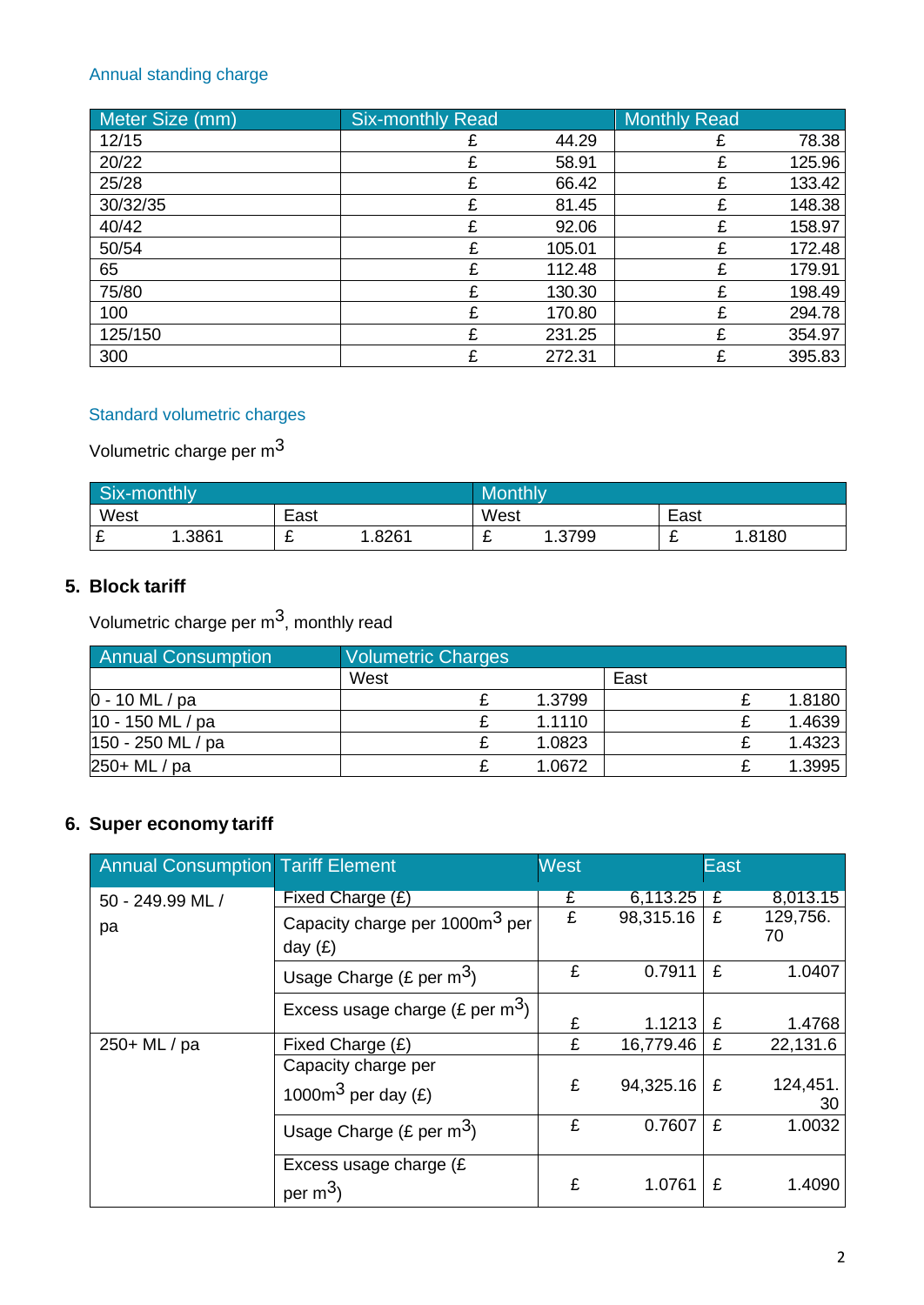## **7. Miscellaneous charges – 2019-20**

| Non-household non-primary charges 2019-20                                                                                                             | <b>TOTAL</b>                           |  |  |  |  |
|-------------------------------------------------------------------------------------------------------------------------------------------------------|----------------------------------------|--|--|--|--|
| <b>Disconnection</b>                                                                                                                                  |                                        |  |  |  |  |
| Disconnection <sup>1</sup> requested by customer (Section 62)                                                                                         | No charge                              |  |  |  |  |
| Temporary standard disconnection (e.g. for non-payment)                                                                                               | £<br>102.84                            |  |  |  |  |
| Permanent or temporary non-standard disconnection (inc. plug/clamp):                                                                                  |                                        |  |  |  |  |
| Survey                                                                                                                                                | Refer to inspection/survey charges     |  |  |  |  |
| <b>Disconnection</b>                                                                                                                                  | <b>POA</b>                             |  |  |  |  |
| NOTE: Properties are disconnected either at a customer's request, or when permitted by law for<br>non-payment of charges or to protect water quality. |                                        |  |  |  |  |
| Emergency temporary disconnection (e.g. in case of internal leak):                                                                                    |                                        |  |  |  |  |
| Standard (turning off supply at stoptap)                                                                                                              | No charge                              |  |  |  |  |
| Non-standard / out of hours                                                                                                                           | Costs reasonably incurred              |  |  |  |  |
| Reconnection <sup>2</sup>                                                                                                                             |                                        |  |  |  |  |
| Standard reconnection                                                                                                                                 | £<br>102.84                            |  |  |  |  |
| Non-standard reconnection (including clamp/plug)                                                                                                      | <b>POA</b>                             |  |  |  |  |
| A new connection must be applied following all permanent<br>disconnections                                                                            | <b>Refer to New Connection Charges</b> |  |  |  |  |
| <b>Emergency temporary reconnection:</b>                                                                                                              |                                        |  |  |  |  |
| Standard (turning on supply at stoptap)                                                                                                               | No charge                              |  |  |  |  |
| Non-standard / out of hours                                                                                                                           | Costs reasonably incurred              |  |  |  |  |
| <b>Inspection / survey charges</b>                                                                                                                    |                                        |  |  |  |  |
| Retailer only visit (first hour)                                                                                                                      | £65.44                                 |  |  |  |  |
| 9 Additional 30mins (up to four additional hours <sup>3</sup> )                                                                                       | £19.74                                 |  |  |  |  |
| Wholesale only inspection (first hour)                                                                                                                | £102.84                                |  |  |  |  |
| 9 Additional 30mins (up to four additional hours <sup>3</sup> )                                                                                       | £19.74                                 |  |  |  |  |
| Survey:                                                                                                                                               |                                        |  |  |  |  |
| First hour                                                                                                                                            | £102.84                                |  |  |  |  |
| 9 Additional 30mins (up to four additional hours <sup>3</sup> )                                                                                       | £19.74                                 |  |  |  |  |
| <b>Testing of meters - onsite</b>                                                                                                                     |                                        |  |  |  |  |
| Meter checked on site:                                                                                                                                |                                        |  |  |  |  |
| First visit – test shows meter to be accurate                                                                                                         | £19.74                                 |  |  |  |  |
| Subsequent visit:                                                                                                                                     | £19.74                                 |  |  |  |  |
| Test shows meter accurate - connected to a house                                                                                                      | £19.74                                 |  |  |  |  |
| Test shows meter accurate - other meters                                                                                                              | £19.74                                 |  |  |  |  |
| Test shows meter to be inaccurate                                                                                                                     | £19.74                                 |  |  |  |  |
| Meter removal:                                                                                                                                        |                                        |  |  |  |  |
| Test shows meter to be accurate - connected to a house                                                                                                | 70.00<br>£                             |  |  |  |  |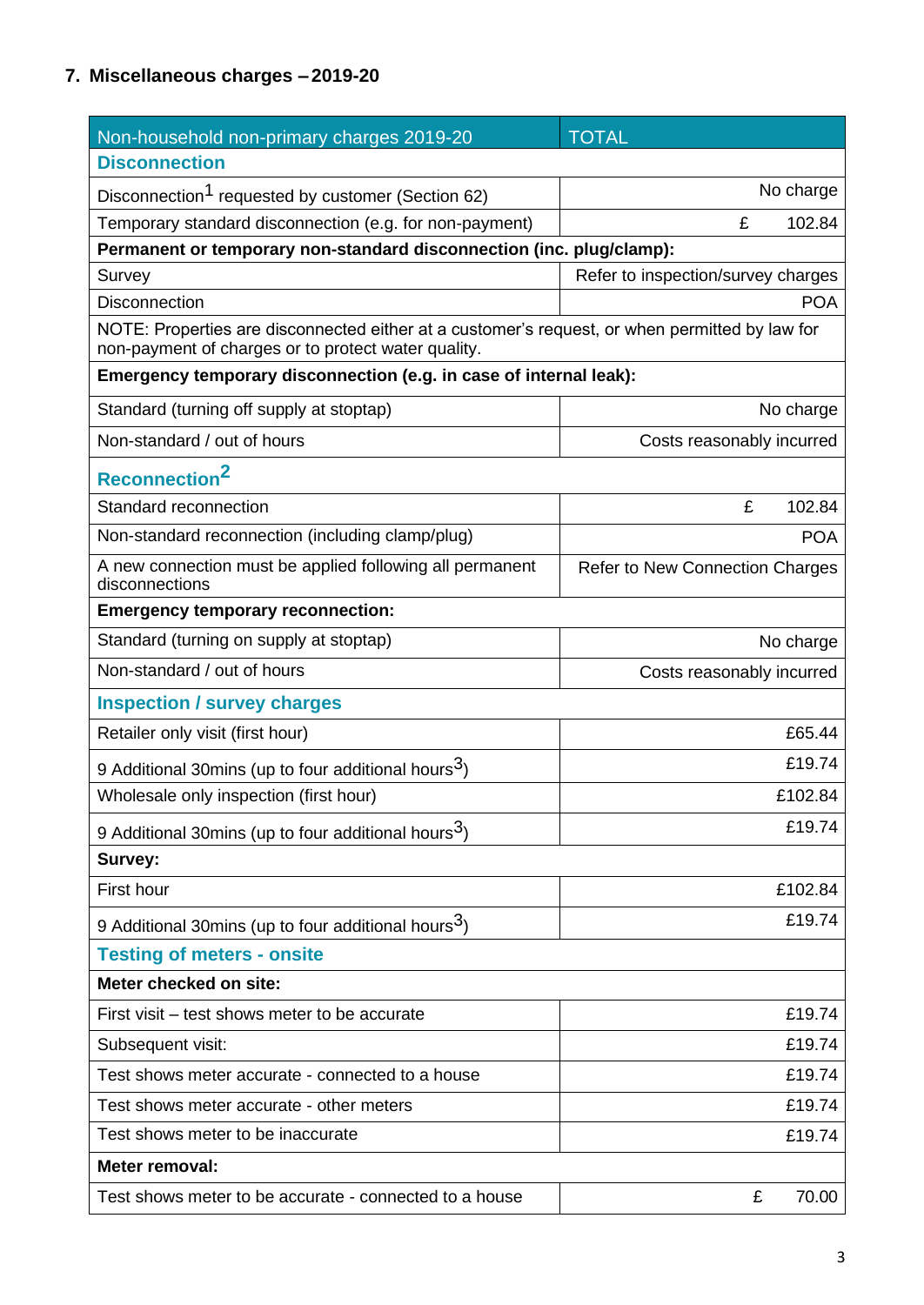| Test shows meter to be accurate - other meters <sup>4</sup>                       | Costs reasonably          |  |  |
|-----------------------------------------------------------------------------------|---------------------------|--|--|
| Test shows meter to be inaccurate                                                 | No charge                 |  |  |
| <b>Metering</b>                                                                   |                           |  |  |
| Installation of meter (where feasible)                                            | No charge                 |  |  |
| Replacement of faulty meter <sup>5</sup>                                          | No charge                 |  |  |
| Other metering works:                                                             |                           |  |  |
| Relocate meter                                                                    | <b>POA</b>                |  |  |
| Change of meter model/size                                                        | <b>POA</b>                |  |  |
| Ad-hoc metering works (e.g. enabling works that we agree<br>to carry out)         | <b>POA</b>                |  |  |
| NOTE: activities above may be combined.                                           |                           |  |  |
| <b>Ad-hoc meter reading</b>                                                       |                           |  |  |
| Adhoc meter reading visit <sup>6</sup>                                            | £<br>14.54                |  |  |
| Debt and payment charges:                                                         |                           |  |  |
| Returned cheques                                                                  | Costs reasonably          |  |  |
| Rejected direct debit                                                             | Costs reasonably          |  |  |
| Legal and trace fees                                                              | Costs reasonably          |  |  |
| Exercise of power of entry                                                        | Costs reasonably          |  |  |
| Debt collection agency fees                                                       | Costs reasonably incurred |  |  |
| <b>Water quality testing</b>                                                      |                           |  |  |
| Water quality testing                                                             | <b>POA</b>                |  |  |
| 9 Inspection charges to obtain sample may also apply - see inspection costs above |                           |  |  |
| <b>Abortive / cancellation charges</b>                                            |                           |  |  |
| Standard missed appointment                                                       | £102.84                   |  |  |
| Non-standard missed appointment <sup>7</sup>                                      | <b>POA</b>                |  |  |
| Standard cancellation (same day)                                                  | £30.64                    |  |  |
| Non-standard cancellation <sup>7</sup> (same day)                                 | <b>POA</b>                |  |  |
| <b>Installation of splitters and data loggers</b>                                 |                           |  |  |
| Survey and installations works                                                    | <b>POA</b>                |  |  |
| (Specific terms and conditions may apply)                                         |                           |  |  |
| <b>Location of leaks and repairs</b>                                              |                           |  |  |
| Leak detection and repair services                                                | <b>POA</b>                |  |  |
| (Specific terms and conditions may apply)                                         |                           |  |  |
| <b>Ad-hoc/miscellaneous works</b>                                                 |                           |  |  |
| Adhoc/miscellaneous works                                                         | <b>POA</b>                |  |  |
| (Specific terms and conditions may apply)                                         |                           |  |  |
| <b>Replacement of lead pipe</b>                                                   |                           |  |  |
| Replacement of communication pipe (provided                                       | No charge                 |  |  |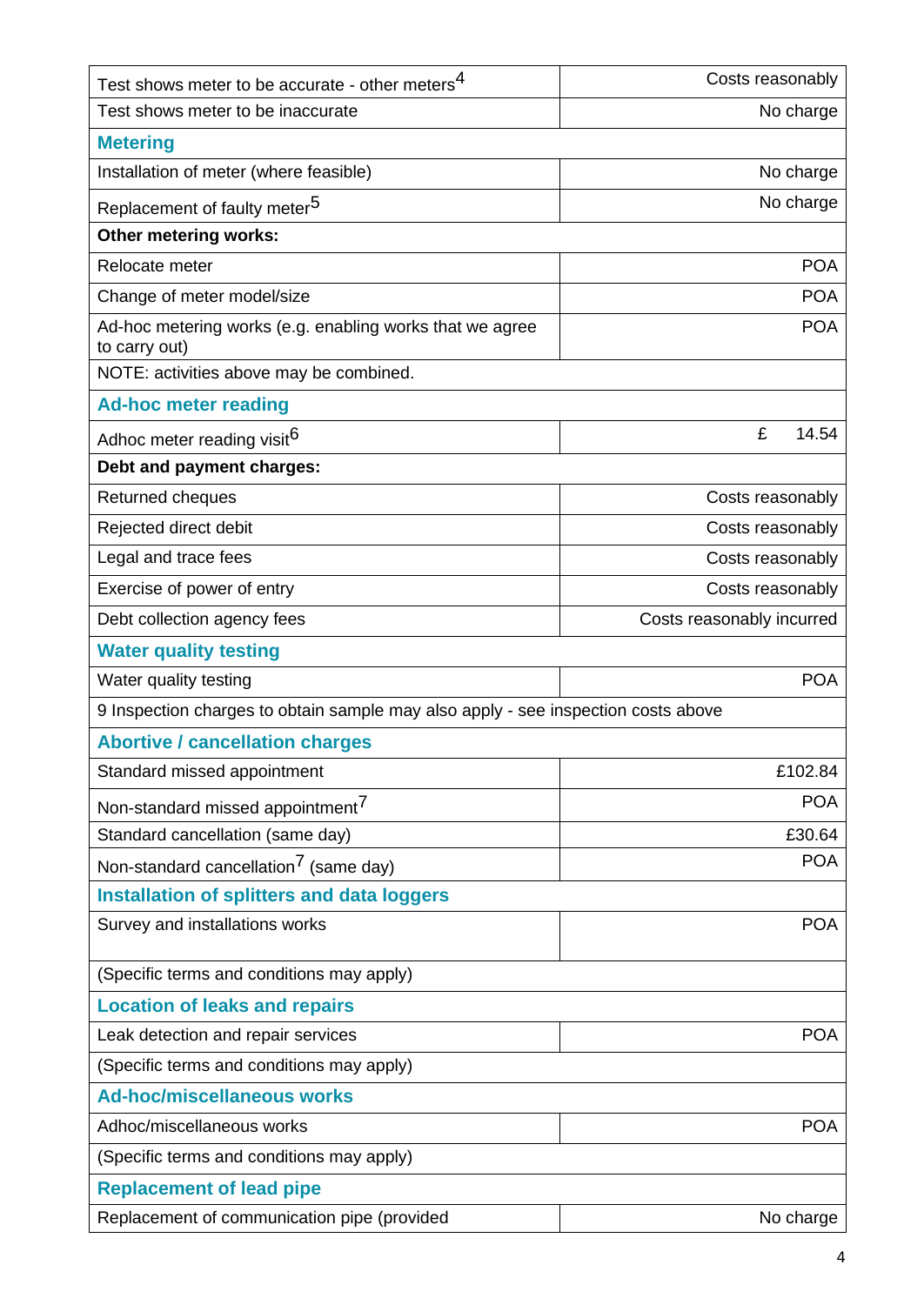| customer replaces supply pipe)                                                     |  |       |
|------------------------------------------------------------------------------------|--|-------|
| Adhoc works (e.g. replacement of supply pipe)                                      |  | POA   |
| (Specific terms and conditions may apply)                                          |  |       |
| <b>Map charge</b>                                                                  |  |       |
| Providing water infrastructure maps to customers (per<br>map)                      |  | 11.63 |
| (No site visit required)                                                           |  |       |
| NOTE: Unless specified above, all services are only provided during standard hours |  |       |
| POA: Price on application                                                          |  |       |

- 1. Where disconnection is non-standard, and re-connection is also expected to be "non- standard" South East Water will provide a quote for this reconnection. The cost of this quote will be added to the nonstandard re-connectioncharge.
- 2. In the case of reconnection following disconnection due to water quality or breach of water fitting regulations, an inspection and/or sample charges mayapply.
- 3. Where inspection/survey is expected to exceed five hours overall South East Water will seek consent before continuing works.
- 4. New meter will be installed to allow for thetesting.
- 5. Where damage is done by customer, then costs reasonably incurred repairing or replacing the meter will be charged including survey costs. If a change of size/model/location is requested then additional charges may be payable, as outlined in tableabove.
- 6. This charge applies if we are unable to read meter due to your acts of omission, and as set out in sections 3.2.1 and 3.2.2.
- 7. Non-standard cancellation and abortive fees will cover the costs incurred up to the time of cancellation and the costs of any resources that South East Water is unable to reallocate to other

## **8. Other charges**

Other charges may apply in line with South East Water wholesale charges.

Castle Water may charge a reasonable administration cost in connection with services provided by South East Water or procured for customers by South East Water, where there is no specified Retail charge. Charges will be made at the higher rate of 3.5% or an hourly rate of £75.

Castle Water may charge a failed direct debit charge of £43.75 if there is any failure in any direct debit payment (other than as a result of the act or omission of Castle Water).

Castle Water may charge:

- A debt collection charge of £20 in respect of any invoice where Castle Water passes the account to an external debt collection agency for collection activity (other than activity involving visits to the relevant premises);
- A visit charge of £100 in respect of any invoice where Castle Water arrange a visit to the relevant premises for collection and/or disconnection activity through either Castle Water staff or any subcontractor of Castle Water; and
- a recoveries charge of £112.50 in respect of any overdue invoice where Castle Water has undertaken legal action to recover such sums.

These charges are in addition to:

- charges in connection with disconnection as set out in the South East Water Wholesale Tariff document; and
- third party costs incurred by Castle Water in connection with debt recoveryaction including without limitation court fees and the costs of instructing solicitors to pursue outstanding invoices.